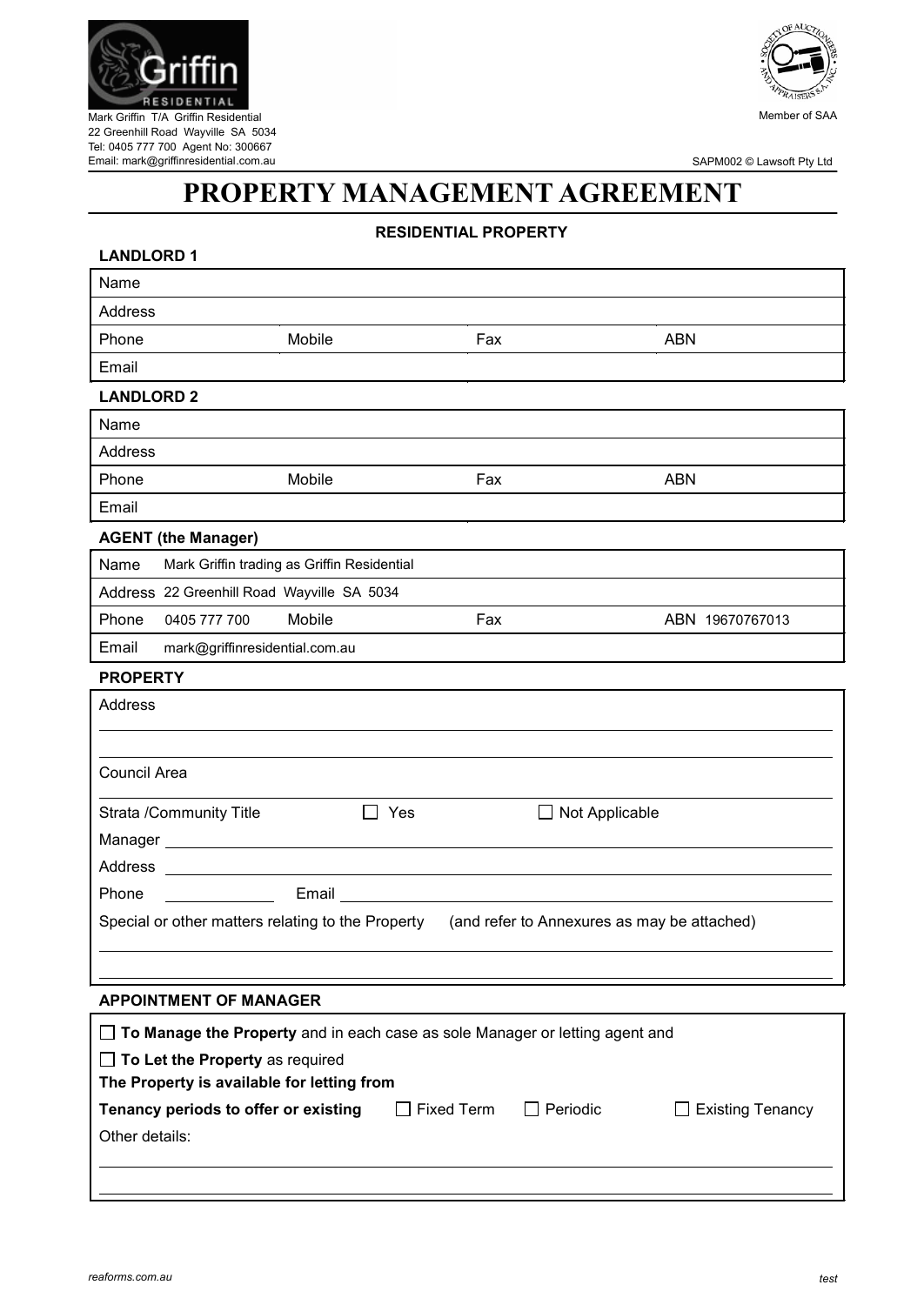# **TERM OF MANAGEMENT AGREEMENT**

| The Landlord appoints the Manager for the initial term of                                                                       |                                                                                                                                                                                                                     |  |  |  |
|---------------------------------------------------------------------------------------------------------------------------------|---------------------------------------------------------------------------------------------------------------------------------------------------------------------------------------------------------------------|--|--|--|
| 24 months from commencement                                                                                                     |                                                                                                                                                                                                                     |  |  |  |
| Other                                                                                                                           |                                                                                                                                                                                                                     |  |  |  |
|                                                                                                                                 | and this Agreement continues thereafter for the same period after each term or until the first to occur:                                                                                                            |  |  |  |
| where acting as manager, it is terminated by the Landlord (*see termination provisions further<br>below); or                    |                                                                                                                                                                                                                     |  |  |  |
| where acting as letting agent only, when it is terminated by the Landlord on not less than 3<br>months prior written notice; or |                                                                                                                                                                                                                     |  |  |  |
| upon the sale and settlement of the Property by the Landlord; or                                                                |                                                                                                                                                                                                                     |  |  |  |
| letting agent                                                                                                                   | the Manager gives notice (without cause) that it declines to continue to act as manager and/or                                                                                                                      |  |  |  |
| Additional terms (if any):                                                                                                      |                                                                                                                                                                                                                     |  |  |  |
| <b>Extension of Property Management Agreement to Tenancy Agreements</b><br>tenancy term, is extended accordingly.               | On any letting or re-letting of the Property or any renewal or extension of a tenancy agreement then this<br>Agreement is extended for the same period. Any earlier agreed term of this Agreement, if less than the |  |  |  |
| <b>PROFESSIONAL FEES PAYABLE</b>                                                                                                |                                                                                                                                                                                                                     |  |  |  |
| <b>Management Fee</b>                                                                                                           |                                                                                                                                                                                                                     |  |  |  |
|                                                                                                                                 |                                                                                                                                                                                                                     |  |  |  |
|                                                                                                                                 | <b>Schedule of Fees</b>                                                                                                                                                                                             |  |  |  |
| <b>Letting fee</b>                                                                                                              | Inspections ingoing/outgoing                                                                                                                                                                                        |  |  |  |
| <b>Rent review</b>                                                                                                              | Furniture/equipment inventory                                                                                                                                                                                       |  |  |  |
| <b>Routine inspections</b><br>Attending to insurance claims                                                                     |                                                                                                                                                                                                                     |  |  |  |

 $\mathcal{L}_\mathcal{L} = \{ \mathcal{L}_\mathcal{L} = \{ \mathcal{L}_\mathcal{L} = \{ \mathcal{L}_\mathcal{L} = \{ \mathcal{L}_\mathcal{L} = \{ \mathcal{L}_\mathcal{L} = \{ \mathcal{L}_\mathcal{L} = \{ \mathcal{L}_\mathcal{L} = \{ \mathcal{L}_\mathcal{L} = \{ \mathcal{L}_\mathcal{L} = \{ \mathcal{L}_\mathcal{L} = \{ \mathcal{L}_\mathcal{L} = \{ \mathcal{L}_\mathcal{L} = \{ \mathcal{L}_\mathcal{L} = \{ \mathcal{L}_\mathcal{$ \_\_\_\_\_\_\_\_\_\_\_\_\_\_\_\_\_\_\_\_\_\_\_\_\_\_\_\_\_\_\_\_\_\_\_\_\_\_\_\_\_ \_\_\_\_\_\_\_\_\_\_\_\_\_\_\_\_\_\_\_\_\_\_\_\_\_\_\_\_\_\_\_\_\_\_\_\_\_\_\_\_ **Tribunal hearings Legal fees for debt recovery** \_\_\_\_\_\_\_\_\_\_\_\_\_\_\_\_\_\_\_\_\_\_\_\_\_\_\_\_\_\_\_\_\_\_\_\_\_\_\_\_\_ \_\_\_\_\_\_\_\_\_\_\_\_\_\_\_\_\_\_\_\_\_\_\_\_\_\_\_\_\_\_\_\_\_\_\_\_\_\_\_\_ **Document preparation Statements and Annual Reports** 

\_\_\_\_\_\_\_\_\_\_\_\_\_\_\_\_\_\_\_\_\_\_\_\_\_\_\_\_\_\_\_\_\_\_\_\_\_\_\_\_\_ \_\_\_\_\_\_\_\_\_\_\_\_\_\_\_\_\_\_\_\_\_\_\_\_\_\_\_\_\_\_\_\_\_\_\_\_\_\_\_\_ **Oversee Refurbishment Maintenance Attendances**  $\mathcal{L}_\mathcal{L} = \{ \mathcal{L}_\mathcal{L} = \{ \mathcal{L}_\mathcal{L} = \{ \mathcal{L}_\mathcal{L} = \{ \mathcal{L}_\mathcal{L} = \{ \mathcal{L}_\mathcal{L} = \{ \mathcal{L}_\mathcal{L} = \{ \mathcal{L}_\mathcal{L} = \{ \mathcal{L}_\mathcal{L} = \{ \mathcal{L}_\mathcal{L} = \{ \mathcal{L}_\mathcal{L} = \{ \mathcal{L}_\mathcal{L} = \{ \mathcal{L}_\mathcal{L} = \{ \mathcal{L}_\mathcal{L} = \{ \mathcal{L}_\mathcal{$ Renewal of Tenancy **Contract Contract Contract Contract Contract Contract Contract Contract Contract Contract Contract Contract Contract Contract Contract Contract Contract Contract Contract Contract Contract Contract Cont** \_\_\_\_\_\_\_\_\_\_\_\_\_\_\_\_\_\_\_\_\_\_\_\_\_\_\_\_\_\_\_\_\_\_\_\_\_\_\_\_\_ \_\_\_\_\_\_\_\_\_\_\_\_\_\_\_\_\_\_\_\_\_\_\_\_\_\_\_\_\_\_\_\_\_\_\_\_\_\_\_\_

#### **ADVERTISING EXPENSES**

| For the purpose of securing new tenants the Landlord authorises the Manager to incur and recover from the<br>Landlord the following expenses for each letting: |  |                               |  |  |
|----------------------------------------------------------------------------------------------------------------------------------------------------------------|--|-------------------------------|--|--|
|                                                                                                                                                                |  |                               |  |  |
| <b>Signage</b>                                                                                                                                                 |  |                               |  |  |
| <b>Internet</b>                                                                                                                                                |  | $\Box$ No $\Box$ Yes (detail) |  |  |
| <b>Other</b>                                                                                                                                                   |  | $\Box$ No $\Box$ Yes (detail) |  |  |

page 2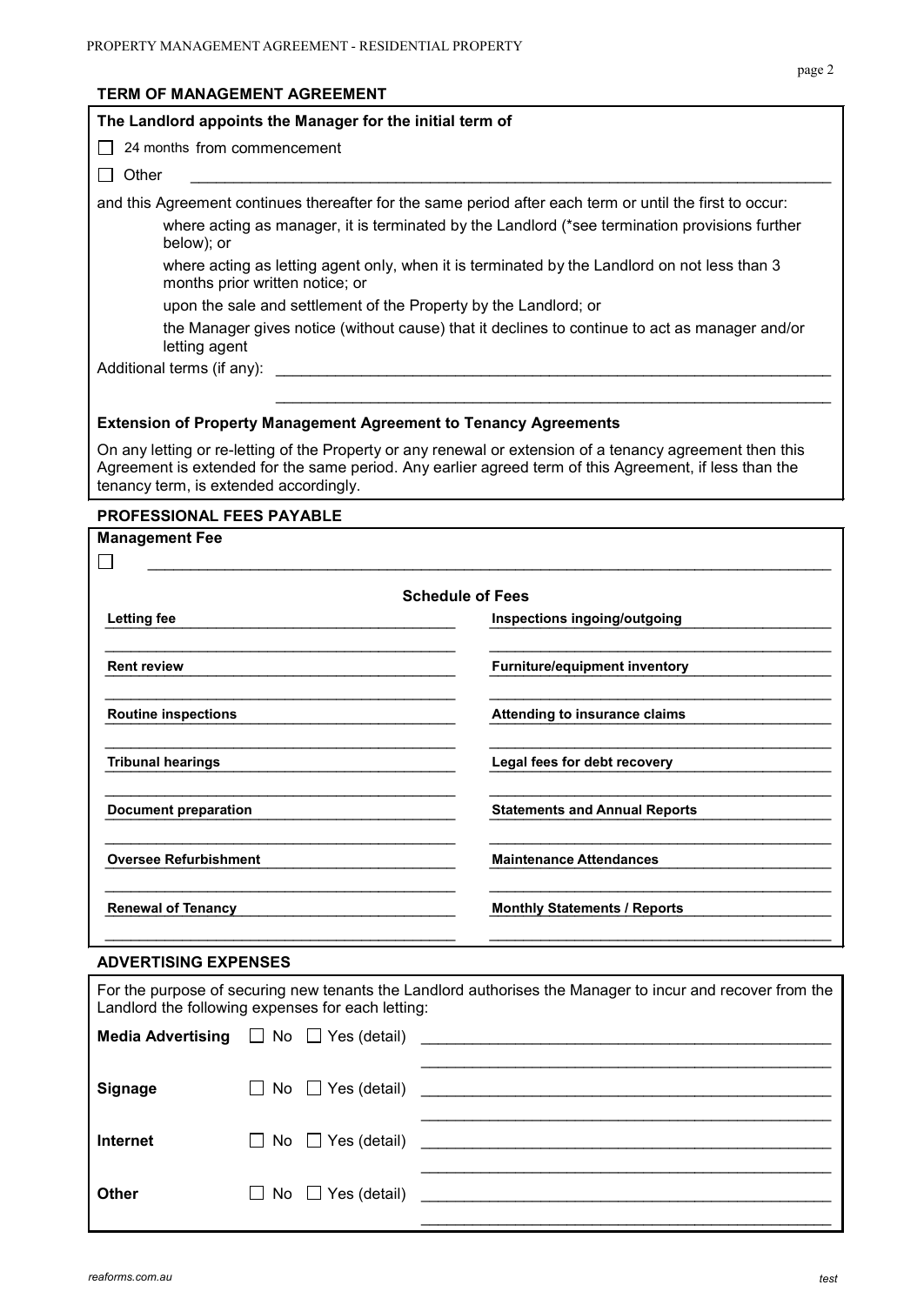**OTHER COSTS AND EXPENSES**

| The costs and expenses below are recoverable from the Landlord by the Manager.                                                                                                                                                                                                                                                                                                                                                                                                                        |                                                                  |                                  |           |                         |  |
|-------------------------------------------------------------------------------------------------------------------------------------------------------------------------------------------------------------------------------------------------------------------------------------------------------------------------------------------------------------------------------------------------------------------------------------------------------------------------------------------------------|------------------------------------------------------------------|----------------------------------|-----------|-------------------------|--|
| <b>Bank charges</b><br>No<br>$\perp$                                                                                                                                                                                                                                                                                                                                                                                                                                                                  | $\Box$ At cost                                                   | <b>Phone costs</b>               | No        | At cost                 |  |
| <b>Cheque fees</b><br>No<br>$\perp$                                                                                                                                                                                                                                                                                                                                                                                                                                                                   | $\Box$ At cost                                                   | <b>Postage</b>                   | No        | $\Box$ At cost          |  |
|                                                                                                                                                                                                                                                                                                                                                                                                                                                                                                       | $\Box$ At $\frac{\$}{\ }$                                        | (per cheque)                     |           |                         |  |
| <b>Other Costs</b>                                                                                                                                                                                                                                                                                                                                                                                                                                                                                    |                                                                  |                                  |           |                         |  |
| <b>STATEMENT &amp; REPORTS</b>                                                                                                                                                                                                                                                                                                                                                                                                                                                                        |                                                                  |                                  |           |                         |  |
| Monthly statement and administration reports                                                                                                                                                                                                                                                                                                                                                                                                                                                          |                                                                  | email<br>$\blacksquare$          |           | Post                    |  |
| <b>Financial Year report</b>                                                                                                                                                                                                                                                                                                                                                                                                                                                                          |                                                                  | email                            |           | Post                    |  |
| <b>OUTGOINGS</b> (Manager to pay from rental receipts)                                                                                                                                                                                                                                                                                                                                                                                                                                                |                                                                  |                                  |           |                         |  |
| The Landlord authorises the Manager to pay the following outgoings relating to the Property (from funds<br>received) but not limited to:                                                                                                                                                                                                                                                                                                                                                              |                                                                  |                                  |           |                         |  |
| <b>Council rates</b>                                                                                                                                                                                                                                                                                                                                                                                                                                                                                  | $\Box$ Yes<br>No.                                                | <b>Assessment No.</b>            |           |                         |  |
| <b>Water and sewerage</b>                                                                                                                                                                                                                                                                                                                                                                                                                                                                             | $\Box$ Yes<br>No                                                 | <b>Account No.</b>               |           |                         |  |
| <b>Land Tax</b>                                                                                                                                                                                                                                                                                                                                                                                                                                                                                       | No<br>$\Box$ Yes                                                 | Valuation / Assessment No.       |           |                         |  |
| <b>Emergency Services Levy (ESL)</b> No DYes                                                                                                                                                                                                                                                                                                                                                                                                                                                          |                                                                  |                                  |           |                         |  |
| <b>Strata / Community Levies</b>                                                                                                                                                                                                                                                                                                                                                                                                                                                                      | $\Box$ Yes<br>$\Box$ No                                          |                                  |           |                         |  |
| Gardening                                                                                                                                                                                                                                                                                                                                                                                                                                                                                             | ∐ Yes<br>No.                                                     | <b>Pool Maintenance</b>          |           | $\Box$ No $\Box$ Yes    |  |
| <b>Insurances</b>                                                                                                                                                                                                                                                                                                                                                                                                                                                                                     | $\Box$ Yes<br>No                                                 |                                  |           |                         |  |
| <b>Building Insurance</b>                                                                                                                                                                                                                                                                                                                                                                                                                                                                             | No $\Box$ Yes                                                    |                                  |           |                         |  |
| <b>Landlord Insurance</b>                                                                                                                                                                                                                                                                                                                                                                                                                                                                             | $No \Box Yes$<br>$\perp$                                         |                                  |           |                         |  |
| <b>Other</b>                                                                                                                                                                                                                                                                                                                                                                                                                                                                                          |                                                                  |                                  |           |                         |  |
| Please note water charges cannot be passed onto tenants 3 months after the date of issue. Where the<br>Landlord elects to receive the original invoice from SA Water, the Landlord must provide a copy of the<br>invoice to the Manager within 14 days to allow sufficient time for processing.                                                                                                                                                                                                       |                                                                  |                                  |           |                         |  |
| <b>INSURANCE - LANDLORD TO PLACE</b>                                                                                                                                                                                                                                                                                                                                                                                                                                                                  |                                                                  |                                  |           |                         |  |
| NOTE: The Landlord will place all general insurance and such other landlord insurance cover to include risk<br>for tenant damage and rent default. The Landlord acknowledges that the Manager is not able to nor<br>registered to advise on insurance and financial products. The Manager may refer the Landlord to an<br>Insurance Broker for insurance product advice. The Manager may be an authorised representative holding<br>a Proper Authority from an insurer or broker and can then assist. |                                                                  |                                  |           |                         |  |
| The Landlord authorises the Agent to arrange cover                                                                                                                                                                                                                                                                                                                                                                                                                                                    |                                                                  | $\Box$ Yes                       |           |                         |  |
| <b>Insurance Broker nominated</b>                                                                                                                                                                                                                                                                                                                                                                                                                                                                     |                                                                  |                                  |           |                         |  |
| Landlord is insured for                                                                                                                                                                                                                                                                                                                                                                                                                                                                               | Landlord Insurance (Tenant Damage / Rent Default)                |                                  |           | $\Box$ No<br>$\Box$ Yes |  |
| If Landlord is NOT insured                                                                                                                                                                                                                                                                                                                                                                                                                                                                            | The Landlord accepts all risk if no Landlord insurance is placed |                                  |           | $\Box$ Yes              |  |
|                                                                                                                                                                                                                                                                                                                                                                                                                                                                                                       |                                                                  | <b>CURRENT POLICIES (if any)</b> |           |                         |  |
|                                                                                                                                                                                                                                                                                                                                                                                                                                                                                                       | <b>Insurer</b>                                                   |                                  | Policy No | <b>Renewal Date</b>     |  |
| <b>Property Insurance</b>                                                                                                                                                                                                                                                                                                                                                                                                                                                                             |                                                                  |                                  |           |                         |  |
| <b>Landlord Insurance</b>                                                                                                                                                                                                                                                                                                                                                                                                                                                                             |                                                                  |                                  |           |                         |  |
| $\Box$ Landlord to email policies to the Agent                                                                                                                                                                                                                                                                                                                                                                                                                                                        |                                                                  |                                  |           |                         |  |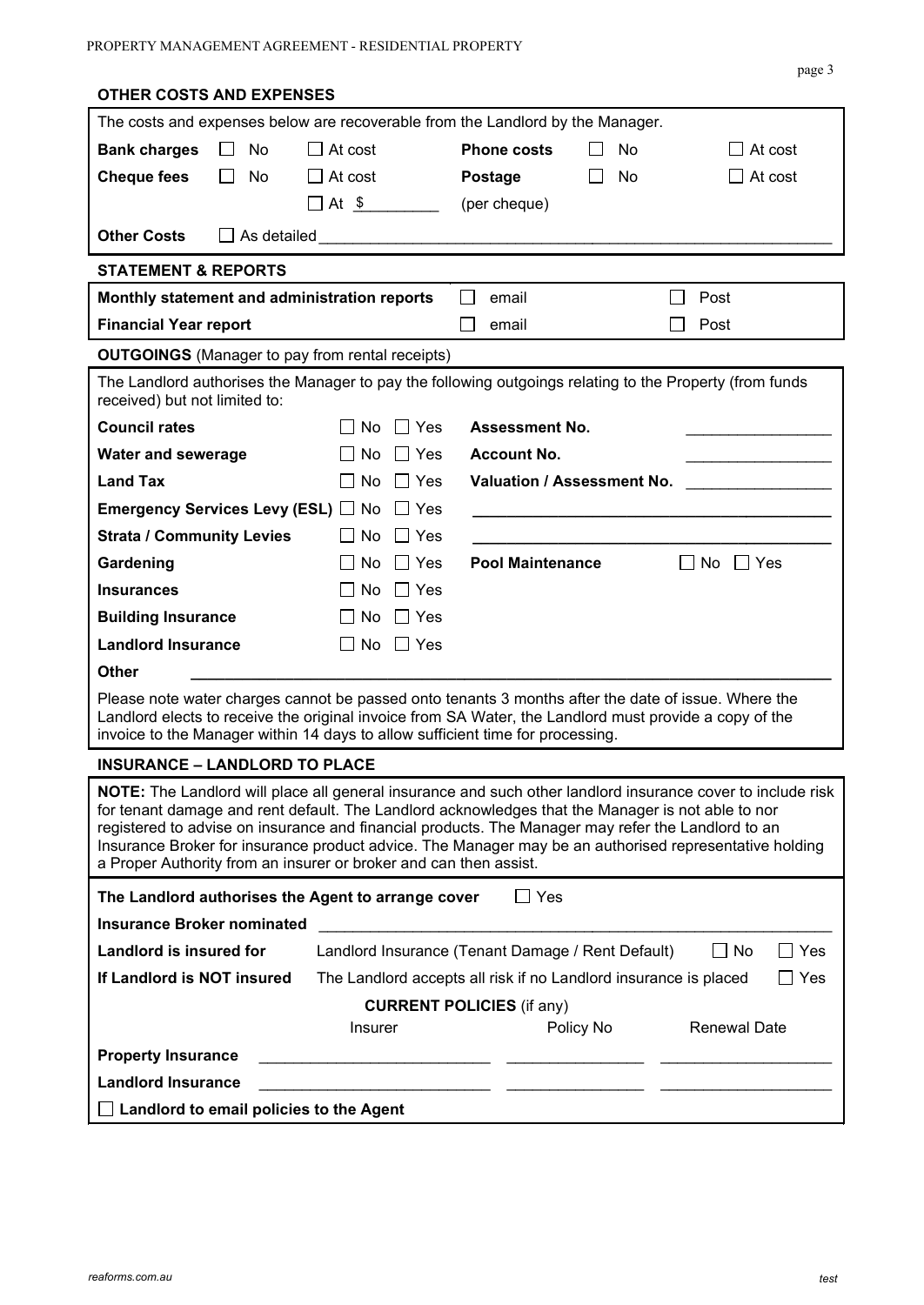|--|--|

| <b>LANDLORD PAYMENT DETAILS</b>                                         |                                                        |                                                                                                                                                                                                                                                                                                                                                                                                                                                                                                                                                                                                                                                                                                                                                                             |  |
|-------------------------------------------------------------------------|--------------------------------------------------------|-----------------------------------------------------------------------------------------------------------------------------------------------------------------------------------------------------------------------------------------------------------------------------------------------------------------------------------------------------------------------------------------------------------------------------------------------------------------------------------------------------------------------------------------------------------------------------------------------------------------------------------------------------------------------------------------------------------------------------------------------------------------------------|--|
| Money to be paid to the Landlord<br><b>Landlord 1</b>                   |                                                        | $\Box$ Monthly                                                                                                                                                                                                                                                                                                                                                                                                                                                                                                                                                                                                                                                                                                                                                              |  |
| $\Box$ Direct to Bank                                                   | Bank                                                   |                                                                                                                                                                                                                                                                                                                                                                                                                                                                                                                                                                                                                                                                                                                                                                             |  |
|                                                                         | <b>BSB</b>                                             |                                                                                                                                                                                                                                                                                                                                                                                                                                                                                                                                                                                                                                                                                                                                                                             |  |
|                                                                         |                                                        | □ To Landlord by cheque made payable to entitled and all the control of the control of the control of the control of the control of the control of the control of the control of the control of the control of the control of                                                                                                                                                                                                                                                                                                                                                                                                                                                                                                                                               |  |
| <b>Landlord 2</b>                                                       |                                                        |                                                                                                                                                                                                                                                                                                                                                                                                                                                                                                                                                                                                                                                                                                                                                                             |  |
| $\Box$ Direct to Bank                                                   |                                                        |                                                                                                                                                                                                                                                                                                                                                                                                                                                                                                                                                                                                                                                                                                                                                                             |  |
|                                                                         | <b>BSB</b>                                             | Account No:                                                                                                                                                                                                                                                                                                                                                                                                                                                                                                                                                                                                                                                                                                                                                                 |  |
|                                                                         | $\Box$ To Landlord by cheque made payable to           |                                                                                                                                                                                                                                                                                                                                                                                                                                                                                                                                                                                                                                                                                                                                                                             |  |
|                                                                         |                                                        |                                                                                                                                                                                                                                                                                                                                                                                                                                                                                                                                                                                                                                                                                                                                                                             |  |
| <b>WATER CONSUMPTION</b>                                                |                                                        |                                                                                                                                                                                                                                                                                                                                                                                                                                                                                                                                                                                                                                                                                                                                                                             |  |
|                                                                         | Water charges assessed by Water Corporation            |                                                                                                                                                                                                                                                                                                                                                                                                                                                                                                                                                                                                                                                                                                                                                                             |  |
|                                                                         | Tenants are to pay for each tenancy period:            | Landlord must supply all water charges promptly to the Agent or they may not be recoverable                                                                                                                                                                                                                                                                                                                                                                                                                                                                                                                                                                                                                                                                                 |  |
|                                                                         | $\Box$ All quarterly supply charges & all water usage; | $\Box$ All water supply charges for the period;                                                                                                                                                                                                                                                                                                                                                                                                                                                                                                                                                                                                                                                                                                                             |  |
| $\Box$ All water usage;                                                 |                                                        | $\Box$ None;                                                                                                                                                                                                                                                                                                                                                                                                                                                                                                                                                                                                                                                                                                                                                                |  |
|                                                                         |                                                        | $\Box$ All water usage over & above kL annual allowances; $\Box$ Other:                                                                                                                                                                                                                                                                                                                                                                                                                                                                                                                                                                                                                                                                                                     |  |
|                                                                         |                                                        | * If the property is not individually metered for a service, the Tenant will pay an apportionment of the cost of the service as set out below                                                                                                                                                                                                                                                                                                                                                                                                                                                                                                                                                                                                                               |  |
| <b>AUTHORITY OF THE MANAGER</b>                                         |                                                        |                                                                                                                                                                                                                                                                                                                                                                                                                                                                                                                                                                                                                                                                                                                                                                             |  |
|                                                                         | Authority to instruct repairs and maintenance          |                                                                                                                                                                                                                                                                                                                                                                                                                                                                                                                                                                                                                                                                                                                                                                             |  |
|                                                                         |                                                        | For the purpose of effecting repairs and/or maintenance for the Landlord, the Manager is authorised to<br>instruct expenditure of up to the amount set out below (the "Discretionary Expenditure Limit") on any<br>individual and separate works required without seeking prior approval from the Landlord. The Manager can<br>in any event (and in its absolute discretion) instruct all necessary repairs which arise after-hours (not<br>between 9am-5pm) and/or in an emergency which in each case may exceed the Discretionary Expenditure<br>Limit without seeking any prior approval and it is accepted this expenditure may be for more than one (1)<br>item of repair and be on different occasions and on each exercise of this authority may in each case exceed |  |
| the limit so authorised.<br>\$500.00<br>Discretionary Expenditure Limit |                                                        |                                                                                                                                                                                                                                                                                                                                                                                                                                                                                                                                                                                                                                                                                                                                                                             |  |
|                                                                         | Authority to draw and disburse fees and charges        |                                                                                                                                                                                                                                                                                                                                                                                                                                                                                                                                                                                                                                                                                                                                                                             |  |
|                                                                         |                                                        | The Manager is entitled to draw and disburse fees and charges from any moneys received for the Landlord<br>(from whatever source) and is required to account for all moneys disbursed.                                                                                                                                                                                                                                                                                                                                                                                                                                                                                                                                                                                      |  |
|                                                                         | <b>LANDLORD TO SUPPLY KEYS &amp; CODES</b>             |                                                                                                                                                                                                                                                                                                                                                                                                                                                                                                                                                                                                                                                                                                                                                                             |  |
| <b>Keys &amp; Controllers</b>                                           |                                                        |                                                                                                                                                                                                                                                                                                                                                                                                                                                                                                                                                                                                                                                                                                                                                                             |  |
| $\Box$ House keys (3 sets)                                              | the cost                                               | If only 1 set is supplied the Manager will arrange an additional set and charge                                                                                                                                                                                                                                                                                                                                                                                                                                                                                                                                                                                                                                                                                             |  |
| <b>Remote Controls</b>                                                  | Detail remotes                                         |                                                                                                                                                                                                                                                                                                                                                                                                                                                                                                                                                                                                                                                                                                                                                                             |  |
|                                                                         |                                                        |                                                                                                                                                                                                                                                                                                                                                                                                                                                                                                                                                                                                                                                                                                                                                                             |  |
| Codes                                                                   |                                                        |                                                                                                                                                                                                                                                                                                                                                                                                                                                                                                                                                                                                                                                                                                                                                                             |  |
| Security Code                                                           |                                                        |                                                                                                                                                                                                                                                                                                                                                                                                                                                                                                                                                                                                                                                                                                                                                                             |  |
| <b>Security Provider</b>                                                |                                                        |                                                                                                                                                                                                                                                                                                                                                                                                                                                                                                                                                                                                                                                                                                                                                                             |  |
| Manual                                                                  | Details                                                |                                                                                                                                                                                                                                                                                                                                                                                                                                                                                                                                                                                                                                                                                                                                                                             |  |
| <b>LANDLORD'S POLICY ON PETS</b>                                        |                                                        |                                                                                                                                                                                                                                                                                                                                                                                                                                                                                                                                                                                                                                                                                                                                                                             |  |
| Not Allowed                                                             | $\Box$ Yes Allowed                                     | Pets Negotiable                                                                                                                                                                                                                                                                                                                                                                                                                                                                                                                                                                                                                                                                                                                                                             |  |
| Exceptions: Network and Controller                                      |                                                        |                                                                                                                                                                                                                                                                                                                                                                                                                                                                                                                                                                                                                                                                                                                                                                             |  |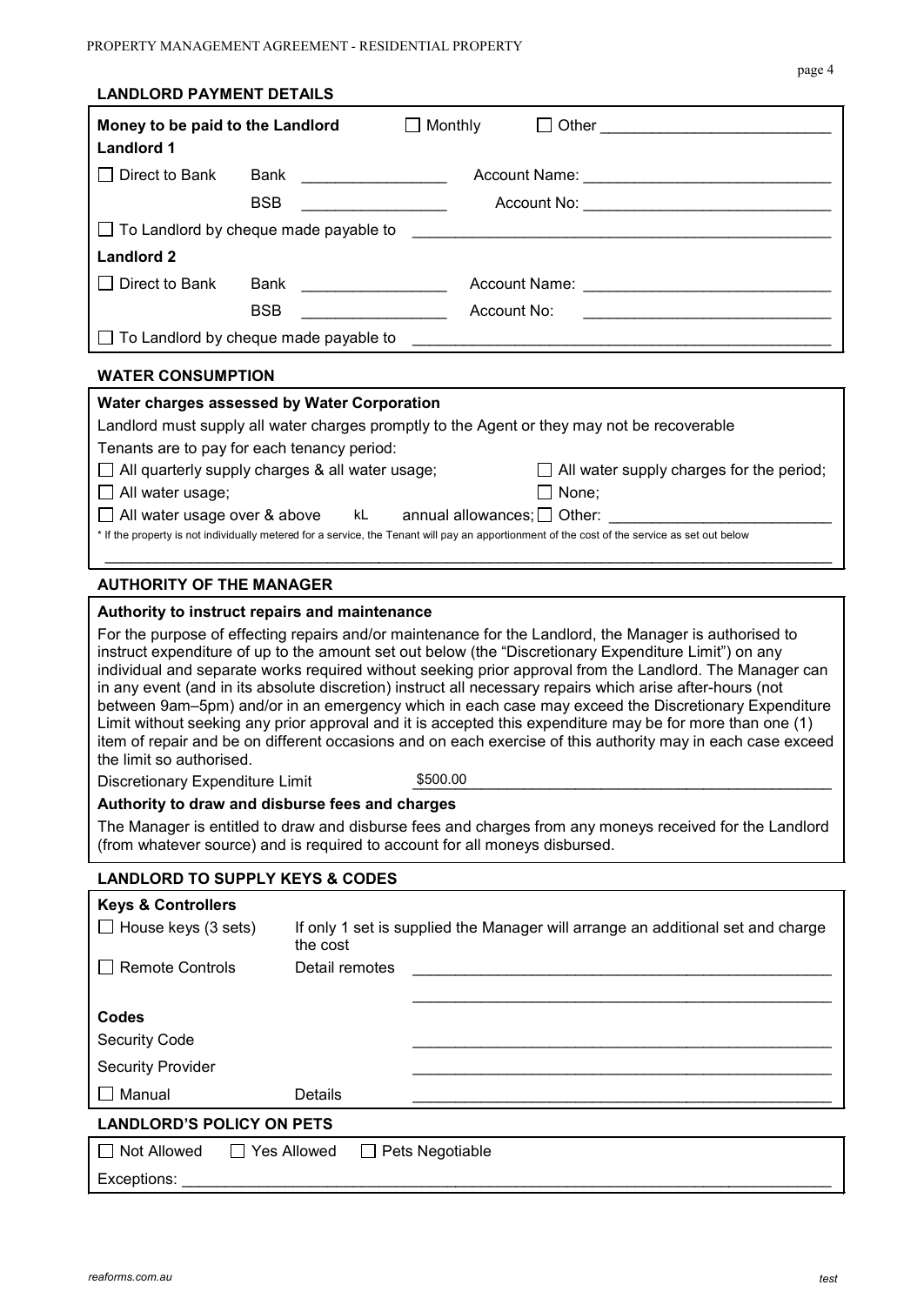## **LANDLORD TO SUPPLY MANUALS / GUIDES / INSTRUCTIONS**

## **APPRAISAL OF WEEKLY RENTAL RANGE**

Rental range as recommended by the Manager at the time of listing: we say to week. Initial marketing range from \_\_\_\_\_\_\_\_\_\_ to \_\_\_\_\_\_\_\_\_\_ per week

 $\mathcal{L}_\mathcal{L} = \{ \mathcal{L}_\mathcal{L} = \{ \mathcal{L}_\mathcal{L} = \{ \mathcal{L}_\mathcal{L} = \{ \mathcal{L}_\mathcal{L} = \{ \mathcal{L}_\mathcal{L} = \{ \mathcal{L}_\mathcal{L} = \{ \mathcal{L}_\mathcal{L} = \{ \mathcal{L}_\mathcal{L} = \{ \mathcal{L}_\mathcal{L} = \{ \mathcal{L}_\mathcal{L} = \{ \mathcal{L}_\mathcal{L} = \{ \mathcal{L}_\mathcal{L} = \{ \mathcal{L}_\mathcal{L} = \{ \mathcal{L}_\mathcal{$  $\mathcal{L}_\mathcal{L} = \{ \mathcal{L}_\mathcal{L} = \{ \mathcal{L}_\mathcal{L} = \{ \mathcal{L}_\mathcal{L} = \{ \mathcal{L}_\mathcal{L} = \{ \mathcal{L}_\mathcal{L} = \{ \mathcal{L}_\mathcal{L} = \{ \mathcal{L}_\mathcal{L} = \{ \mathcal{L}_\mathcal{L} = \{ \mathcal{L}_\mathcal{L} = \{ \mathcal{L}_\mathcal{L} = \{ \mathcal{L}_\mathcal{L} = \{ \mathcal{L}_\mathcal{L} = \{ \mathcal{L}_\mathcal{L} = \{ \mathcal{L}_\mathcal{$ 

\_\_\_\_\_\_\_\_\_\_\_\_\_\_\_\_\_\_\_\_\_\_\_\_\_\_\_\_\_\_\_\_\_\_\_\_\_\_\_\_\_\_\_\_\_\_\_\_\_\_\_\_\_\_\_\_\_\_\_\_\_\_\_\_\_\_\_\_\_\_\_\_\_\_\_\_\_\_\_\_\_\_\_\_\_  $\mathcal{L}_\mathcal{L} = \{ \mathcal{L}_\mathcal{L} = \{ \mathcal{L}_\mathcal{L} = \{ \mathcal{L}_\mathcal{L} = \{ \mathcal{L}_\mathcal{L} = \{ \mathcal{L}_\mathcal{L} = \{ \mathcal{L}_\mathcal{L} = \{ \mathcal{L}_\mathcal{L} = \{ \mathcal{L}_\mathcal{L} = \{ \mathcal{L}_\mathcal{L} = \{ \mathcal{L}_\mathcal{L} = \{ \mathcal{L}_\mathcal{L} = \{ \mathcal{L}_\mathcal{L} = \{ \mathcal{L}_\mathcal{L} = \{ \mathcal{L}_\mathcal{$ 

 $\Box$  to revert to the Manager's recommended range if not let within 14 days

## **RESERVATION OF ANY PART OF THE PROPERTY** (if any detail as applicable)

## **LANDLORD SALE INTENTIONS**

| N٥ | es |
|----|----|
|----|----|

The Landlord has a present intention to sell the Property during the first tenancy. If Yes, give details:

## **ALTERNATIVE CONTACTS FOR THE LANDLORD**

| In the event that the Landlord cannot be contacted during normal business hours or is away and the<br>Manager may require instructions in order to carry out any of its duties and the Landlord authorises the<br>Manager to contact and obtain instructions from: |                  |                |           |                       |                     |                           |
|--------------------------------------------------------------------------------------------------------------------------------------------------------------------------------------------------------------------------------------------------------------------|------------------|----------------|-----------|-----------------------|---------------------|---------------------------|
|                                                                                                                                                                                                                                                                    | <b>Contact 1</b> |                |           |                       | <b>Contact 2</b>    |                           |
| Name                                                                                                                                                                                                                                                               |                  |                |           |                       |                     |                           |
| Relationship                                                                                                                                                                                                                                                       |                  |                |           |                       |                     |                           |
| Home / Work phone                                                                                                                                                                                                                                                  |                  |                |           |                       |                     |                           |
| Mobile                                                                                                                                                                                                                                                             |                  |                |           |                       |                     |                           |
| Email                                                                                                                                                                                                                                                              |                  |                |           |                       |                     |                           |
| <b>PREVIOUS AGENCY</b>                                                                                                                                                                                                                                             |                  |                |           |                       |                     |                           |
| Has the property been previously managed?                                                                                                                                                                                                                          |                  |                | $\Box$ No |                       | Yes (detail below): |                           |
| Former Manager details                                                                                                                                                                                                                                             |                  |                |           |                       |                     |                           |
| Type of Management                                                                                                                                                                                                                                                 |                  | $\Box$ Letting |           | Management<br>$\perp$ |                     |                           |
| Has the previous agreement been terminated?                                                                                                                                                                                                                        |                  | No             |           |                       | Yes (state when):   |                           |
| Is the Property currently tenanted?                                                                                                                                                                                                                                |                  | No             |           | Yes                   |                     |                           |
| <b>DISCLOSURE OF INTERESTS</b>                                                                                                                                                                                                                                     |                  |                |           |                       |                     |                           |
| The Landlord acknowledges and agrees that the Manager may receive and retain commissions or benefits<br>from third parties in connection with letting and/or management functions as acknowledged below.                                                           |                  |                |           |                       |                     |                           |
| Advertising<br>Nο<br>Yes                                                                                                                                                                                                                                           |                  | Maintenance    |           | No.                   | □ Yes               |                           |
| Insurance                                                                                                                                                                                                                                                          | $\Box$ No        | $\Box$ Yes     | Other     |                       | l I No              | $\Box$ Yes (detail below) |
| <b>Commissions and Rebates as detailed below</b>                                                                                                                                                                                                                   |                  |                |           |                       |                     |                           |
|                                                                                                                                                                                                                                                                    |                  |                |           |                       |                     |                           |
|                                                                                                                                                                                                                                                                    |                  |                |           |                       |                     |                           |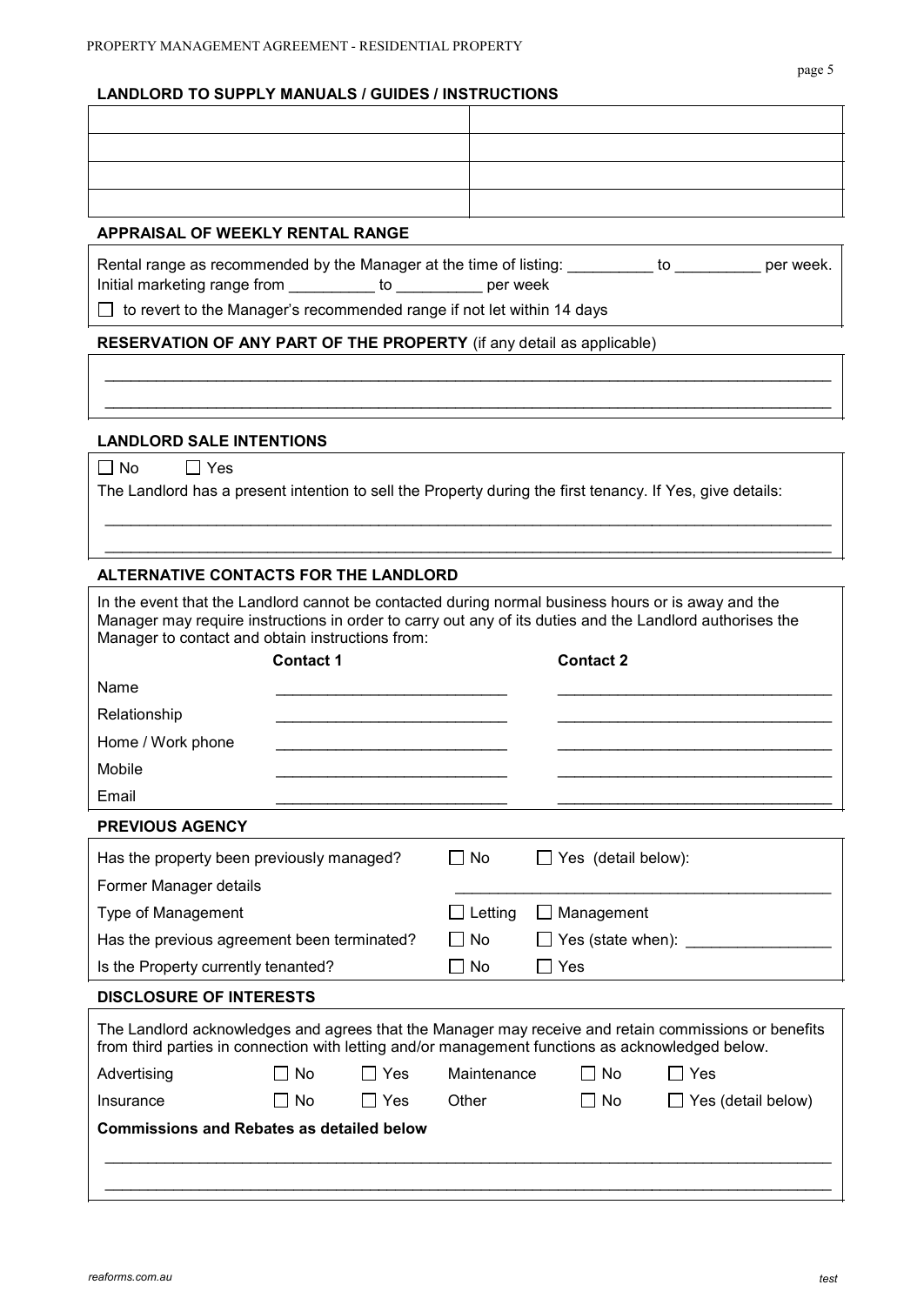## **PROPERTY DESCRIPTION & DETAILS**

| General Details of Property (may be fully detailed on the Inspection Sheet prior letting the Property) |                     |           |                      |  |
|--------------------------------------------------------------------------------------------------------|---------------------|-----------|----------------------|--|
| <b>Total Rooms No.</b>                                                                                 | <b>Bedrooms No.</b> |           |                      |  |
|                                                                                                        |                     |           | <b>Bathrooms No.</b> |  |
| <b>Garage / Carport</b>                                                                                |                     | No.       | ∏ Yes                |  |
| Hot Water - Gas / Electric                                                                             |                     | No.       | Yes<br>$\mathsf{L}$  |  |
| Cooling - R/C / Refrigerated / Evaporative                                                             |                     | <b>No</b> | Yes<br>$\Box$        |  |
| Heating - Gas / Electric / Other                                                                       |                     | No.       | Yes<br>I I           |  |
| <b>Other features: (detail below)</b>                                                                  |                     |           |                      |  |
|                                                                                                        |                     |           |                      |  |
|                                                                                                        |                     |           |                      |  |

## **APPOINTMENT AND DUTIES OF THE MANAGER**

The Landlord appoints the Manager as the exclusive agent to let and/or manage the Property and the Manager accepts the appointment subject to payment of the fees and costs specified herein. Unless otherwise limited by this Agreement, the Manager is appointed and authorised to act in all respects in relation to the Property on behalf of the Landlord to do all things necessary to let the Property, collect rents, execute tenancy agreements and ancillary documents for and on behalf of the Landlord, instruct repairs and works to maintain the Property, and to prosecute and defend breaches of any tenancy agreements.

If this Agreement covers management of the Property, the Manager will inspect the Property at appropriate times prior to, during and/or at the end of any tenancy and will keep the Landlord notified of the condition of the Property from time to time in the discretion of the Manager. The Manager will also report any notices received or matters it is aware of under the Residential Tenancies Act (as amended from time to time).

If this Agreement covers letting the Property, the Manager is entitled to the letting fee. Where any professional fee is not detailed above then the fee applying will be the then prevailing fee charged by the Manager as may be advised and published on the internet or advised from time to time. All accounts are payable 7 days on invoice.

#### **Increase in Fees and Charges Review**

The Manager may increase fees and charges annually. The Manager will give notice to the Landlord in writing of not less than one (1) month then the increases will apply to any fees and charges payable to the Manager under this Agreement. Evidence of publication on the internet or by notice in writing to the Landlord will be conclusive of any increase to any fee/s charged under this Agreement. In the event the Landlord does not agree once the increase is implemented and notified (if not agreed) then the Landlord may give notice of intention to terminate the Management Agreement on not less than two (2) clear months prior written notice and the Manager may withdraw the increase within that 2 month period or the Management Agreement terminates.

**Inspection Disclaimer** The Landlord is aware that the Manager conducts only visual inspections and that the Manager is not qualified to do more than a cursory visual inspection of the Property and is not a builder, engineer or expert. It is recommended that the Landlord obtain or instruct a written building report on a regular basis and seek advice as to when this is necessary and appropriate No claims will be brought in relation to the condition of the Property which may not be detected and reported.

#### **Trust Authority and Moneys Due**

The Manager is authorised to transfer moneys from trust to pay any account due to the Manager by the Landlord. The Manager will be entitled to charge the Property (and any other real property owned by the Landlord) for any unpaid moneys due by the Landlord if unpaid after a notice for payment is delivered to the Landlord and the account remains unpaid for a period of 7 days together with interest calculated at 5% per annum. The Manager is also granted and entitled to a charge and security interest and lien over any moneys held for the Landlord and subject to the Act is entitled to caveat any real property owned by the Landlord for any unpaid moneys due under the charge.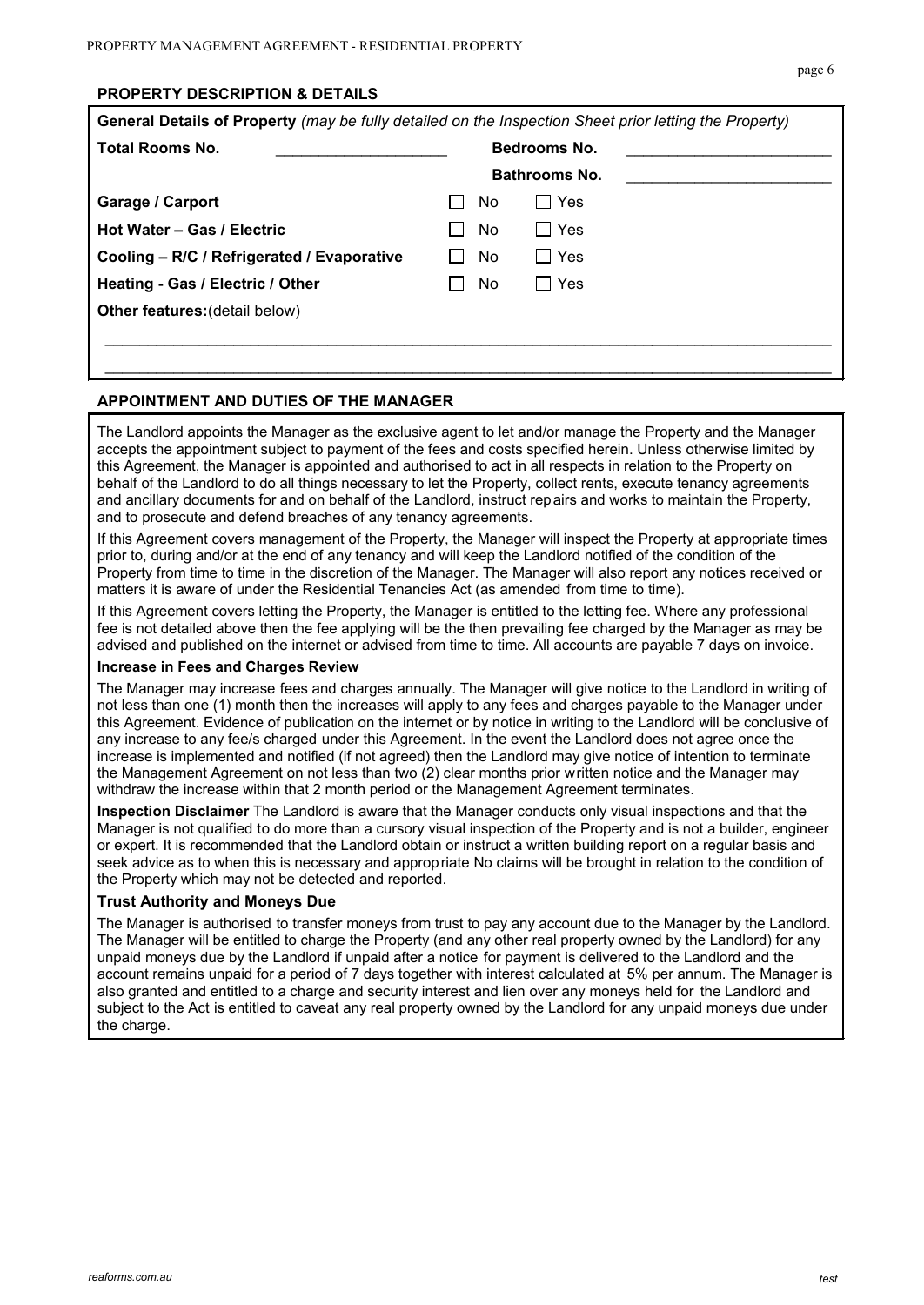## **TERMINATION**

## **INITIAL SOLE MANAGEMENT PERIOD**

If the Landlord terminates this Agreement relating to the management of any property or properties in the initial term it is agreed that the Manager is entitled to a maximum Termination Fee of  $12$  months management fees or the balance of the existing term if less than 12 months. The parties agree that this is a reasonable estimation of loss to the Manager for the loss of management rights.

**During Initial Management Term:** If the Landlord terminates this Agreement and withdraws the Property from letting during the Initial Management Term, termination fees as detailed above apply. The Termination calculation is based on the rental most recently advertised.

## **ONGOING SOLE AGENCY AFTER INITIAL TERM**

If the Landlord seeks to terminate this Agreement after the Initial Management Term in the ongoing Management period, three (3) months notice is required or three (3) months management fees are payable. The parties agree that this is a reasonable estimation of loss to the Manager for the loss of management rights.

**During Letting in Ongoing Sole Agency**. If the Landlord terminates this Agreement and withdraws the Property from letting during the Ongoing Sole Agency Period, then the termination provisions and fees are as detailed above namely three (3) months prior notice or three (3) management fees are payable. The Termination calculation is based on the rental most recently advertised.

#### **WHERE LANDLORD REQUIRES THE PROPERTY TO LIVE IN**

Should the Landlord be moving back into the Property after the expiry of the tenancy, this Agreement will terminate at the end of the current tenancy subject to Landlord confirmation. No Termination fee will apply but all fees and charges then outstanding are due and payable by the Landlord to the Manager.

## **SALE & SETTLEMENT OF THE PROPERTY**

This Agreement will terminate upon settlement of any of sale of the Property and no Termination fees apply subject however to Payment of all fees and charges hereunder payable to the Manager. The Manager will be entitled to recover all fees, costs, expenses and outgoings incurred prior to any sale and settlement of the property.

## **TERMINATION BY MANAGER**

The Manager may terminate this Agreement at any time without cause but is not entitled to a termination fee. All fees and charges then outstanding are due and payable by the Landlord to the Manager.

## **ASSIGNMENT ON SALE OF BUSINESS**

The Manager may assign the benefit of this Agreement to another agent, company or business on notice and it is agreed that the Landlord (notwithstanding any other condition of this Agreement) will continue the appointment herein (as assigned) to the Agent.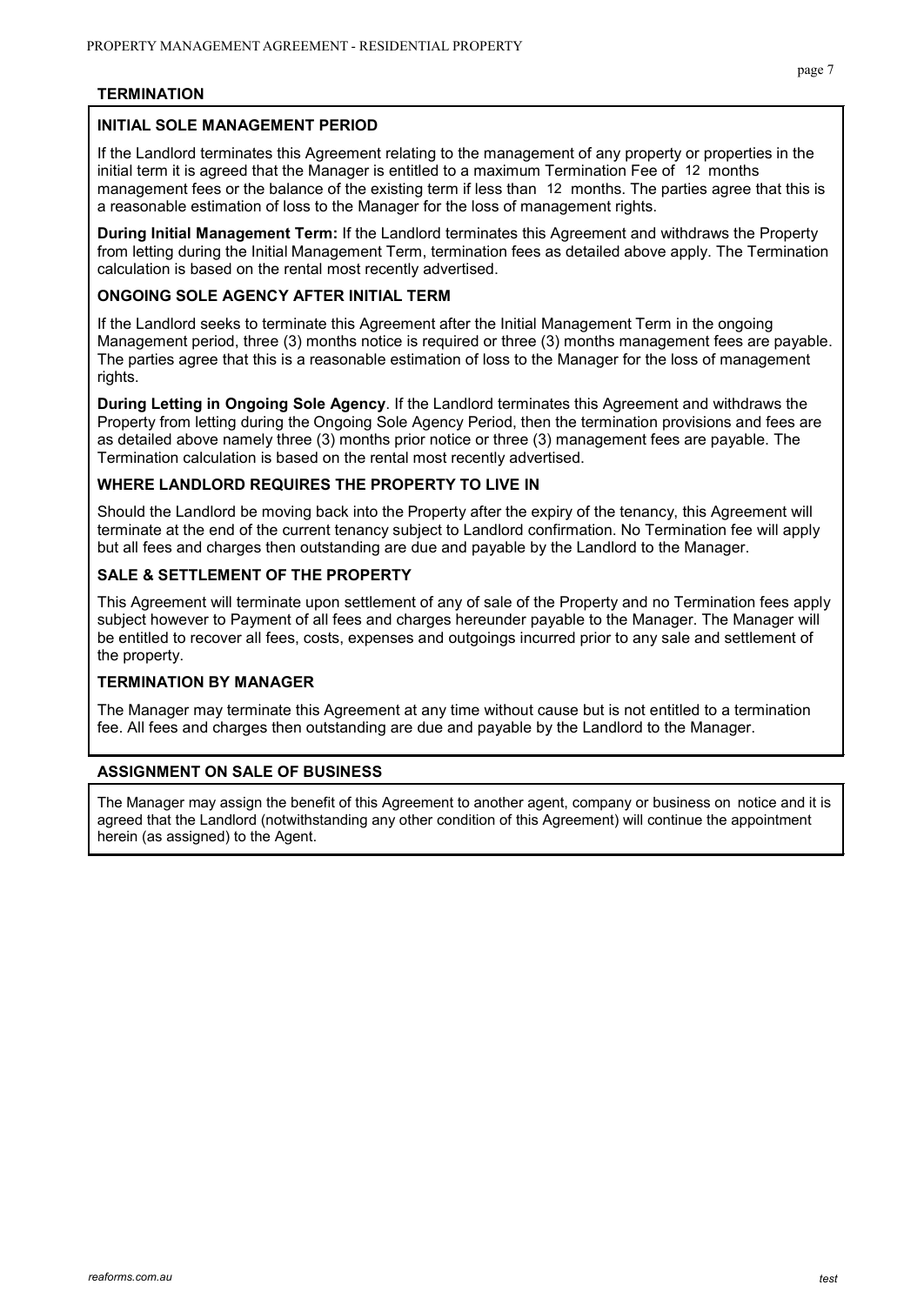#### **SPECIAL CONDITIONS** (if any)

*\*rule off this section if there are no special conditions.*

#### **CONSENTS and ACKNOWLEDGEMENT OF ELECTRONIC COMMUNICATION**

The parties each acknowledge and consent to either of them or their attorneys and representatives signing this agreement and any notices by electronic and/or digital signatures under the *Electronic Transactions Act (Cth)* and *Electronic Communications Act (SA)* and delivering this Agreement and any notices by email. The Landlord consents to the email address supplied in this Agreement, or any other email address supplied by the Landlord, to be used by the Agent for the purpose of communication with the Landlord.

\_\_\_\_\_\_\_\_\_\_\_\_\_\_\_\_\_\_\_\_\_\_\_\_\_\_\_\_\_\_\_\_\_\_\_\_\_\_\_\_\_\_\_\_\_\_\_\_\_\_\_\_\_\_\_\_\_\_\_\_\_\_\_\_\_\_\_\_\_\_\_\_\_\_\_\_\_\_\_\_\_\_\_\_\_  $\mathcal{L}_\mathcal{L} = \{ \mathcal{L}_\mathcal{L} = \{ \mathcal{L}_\mathcal{L} = \{ \mathcal{L}_\mathcal{L} = \{ \mathcal{L}_\mathcal{L} = \{ \mathcal{L}_\mathcal{L} = \{ \mathcal{L}_\mathcal{L} = \{ \mathcal{L}_\mathcal{L} = \{ \mathcal{L}_\mathcal{L} = \{ \mathcal{L}_\mathcal{L} = \{ \mathcal{L}_\mathcal{L} = \{ \mathcal{L}_\mathcal{L} = \{ \mathcal{L}_\mathcal{L} = \{ \mathcal{L}_\mathcal{L} = \{ \mathcal{L}_\mathcal{$  $\mathcal{L}_\mathcal{L} = \{ \mathcal{L}_\mathcal{L} = \{ \mathcal{L}_\mathcal{L} = \{ \mathcal{L}_\mathcal{L} = \{ \mathcal{L}_\mathcal{L} = \{ \mathcal{L}_\mathcal{L} = \{ \mathcal{L}_\mathcal{L} = \{ \mathcal{L}_\mathcal{L} = \{ \mathcal{L}_\mathcal{L} = \{ \mathcal{L}_\mathcal{L} = \{ \mathcal{L}_\mathcal{L} = \{ \mathcal{L}_\mathcal{L} = \{ \mathcal{L}_\mathcal{L} = \{ \mathcal{L}_\mathcal{L} = \{ \mathcal{L}_\mathcal{$ \_\_\_\_\_\_\_\_\_\_\_\_\_\_\_\_\_\_\_\_\_\_\_\_\_\_\_\_\_\_\_\_\_\_\_\_\_\_\_\_\_\_\_\_\_\_\_\_\_\_\_\_\_\_\_\_\_\_\_\_\_\_\_\_\_\_\_\_\_\_\_\_\_\_\_\_\_\_\_\_\_\_\_\_\_ \_\_\_\_\_\_\_\_\_\_\_\_\_\_\_\_\_\_\_\_\_\_\_\_\_\_\_\_\_\_\_\_\_\_\_\_\_\_\_\_\_\_\_\_\_\_\_\_\_\_\_\_\_\_\_\_\_\_\_\_\_\_\_\_\_\_\_\_\_\_\_\_\_\_\_\_\_\_\_\_\_\_\_\_\_  $\mathcal{L}_\mathcal{L} = \{ \mathcal{L}_\mathcal{L} = \{ \mathcal{L}_\mathcal{L} = \{ \mathcal{L}_\mathcal{L} = \{ \mathcal{L}_\mathcal{L} = \{ \mathcal{L}_\mathcal{L} = \{ \mathcal{L}_\mathcal{L} = \{ \mathcal{L}_\mathcal{L} = \{ \mathcal{L}_\mathcal{L} = \{ \mathcal{L}_\mathcal{L} = \{ \mathcal{L}_\mathcal{L} = \{ \mathcal{L}_\mathcal{L} = \{ \mathcal{L}_\mathcal{L} = \{ \mathcal{L}_\mathcal{L} = \{ \mathcal{L}_\mathcal{$ \_\_\_\_\_\_\_\_\_\_\_\_\_\_\_\_\_\_\_\_\_\_\_\_\_\_\_\_\_\_\_\_\_\_\_\_\_\_\_\_\_\_\_\_\_\_\_\_\_\_\_\_\_\_\_\_\_\_\_\_\_\_\_\_\_\_\_\_\_\_\_\_\_\_\_\_\_\_\_\_\_\_\_\_\_ \_\_\_\_\_\_\_\_\_\_\_\_\_\_\_\_\_\_\_\_\_\_\_\_\_\_\_\_\_\_\_\_\_\_\_\_\_\_\_\_\_\_\_\_\_\_\_\_\_\_\_\_\_\_\_\_\_\_\_\_\_\_\_\_\_\_\_\_\_\_\_\_\_\_\_\_\_\_\_\_\_\_\_\_\_

## **WARRANTIES AND ACKNOWLEDGEMENTS OF LANDLORD**

The Landlord indemnifies and holds harmless the Manager against all suits, actions, demands, losses, damages (including loss of fees) and liabilities whatsoever arising out of the Manager carrying out its duties and obligations for the Landlord in relation to the Property except where the Manager is negligent. The Landlord indemnifies and holds harmless the Manager for any loss or damage whatsoever to any persons, or the goods of any persons attending at the Property. The Landlord warrants and acknowledges that all the information detailed herein is true and accurate and that all necessary and relevant information relating to the Property has been given to the Agent.

The Landlord acknowledges that the Manager gives no warranty as to the financial standing or credit worthiness of any tenant. The Landlord acknowledges that the Manager may share or receive a commission(s) or payments received in conjunction with other agents whether acting in relation to the Property for management or any sale.

**Warning:** Any financial or investment advice provided by the Manager is only of a general nature which does not take into account the individual circumstances, objectives, financial situation or needs of the Landlord. The Landlord is advised to consult with their own financial and investment adviser.

**GST**: In the event GST is imposed on any services in respect of this Agreement any amount/s payable by the Landlord to the Agent or a third party (for all other goods and services to include advertising) in respect of those services will be increased by the rate at which GST is imposed at that time; and the Landlord will pay the increased amount to the Agent at the same time that payment is due under this Agreement for the services. Services of the Manager will otherwise be GST inclusive. "GST" means A New Tax System (Goods and Services Tax) Act 1999 or any other Act or Regulation amending, replacing or directly associated with that Act and any goods and services or similar tax imposed thereby. "Services" has the same meaning as supply for all purposes of the GST including Supply as defined therein and to mean and include all Professional Fees and costs payable under this Agreement.